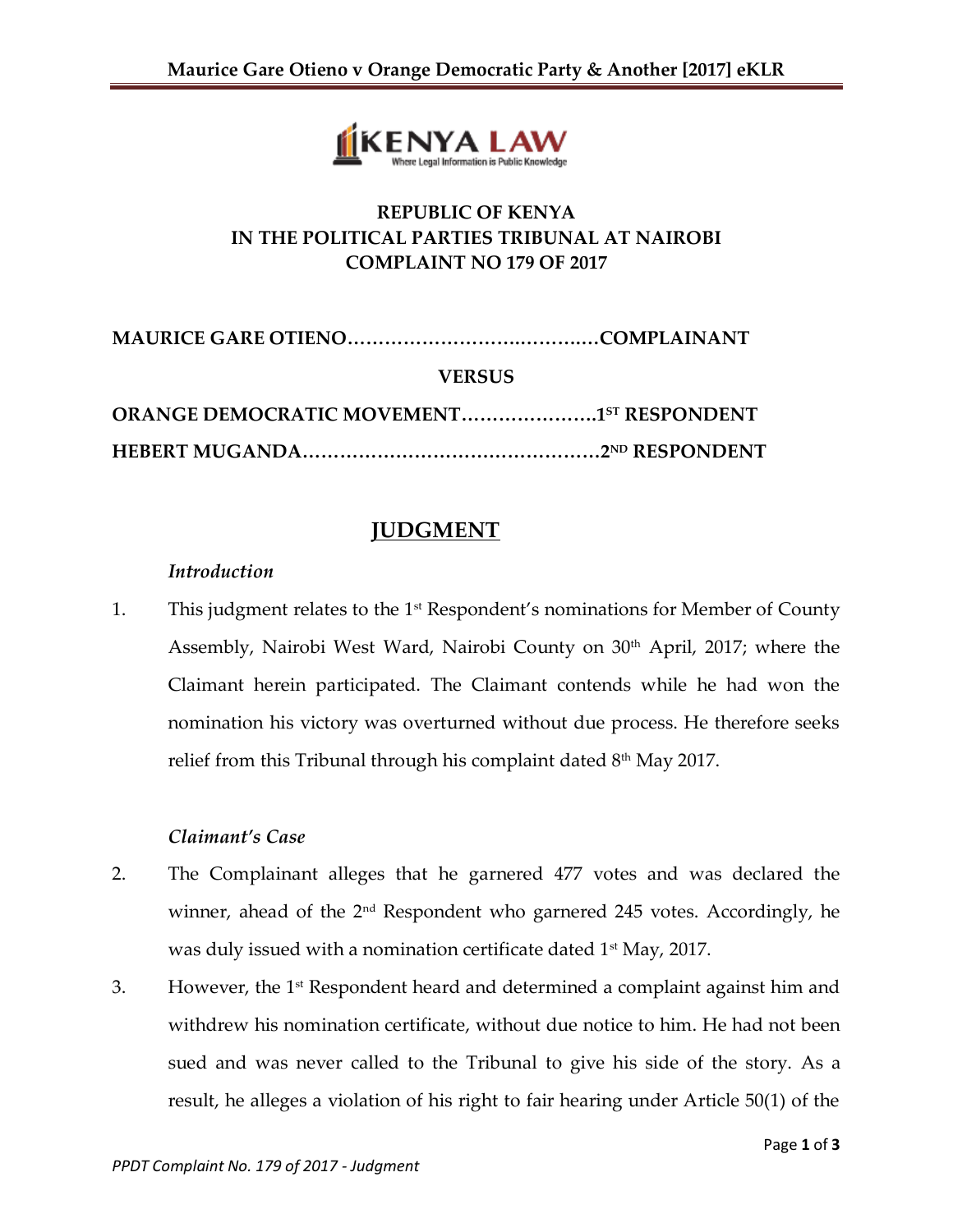Constitution. He also avers that the  $1<sup>st</sup>$  Respondent acted unfairly and unreasonably by declaring the  $2<sup>nd</sup>$  Respondent as winner of the nominations. *1 st Respondent's Case*

 $4.$  The  $1<sup>st</sup>$  Respondent did not file an affidavit or written submissions as directed.

## *2 nd Respondent's Case*

- 5. The 2nd Respondent submits that during the voting exercise, the Complainant transported voters from Mlolongo and intimidated voters using security personnel.
- 6. Secondly, it is submitted that the Complainant was aware of the complaint because he was served with the complaint. We, however, note that there is no evidence on record, to confirm that the Complainant was served with a hearing notice.

#### *Analysis*

- 7. From the evidence on record, we are satisfied that the Complainant was never informed of the proceedings before the ODM County Appeals Tribunal prior to the withdrawal of his certificate. As the Complainant properly contends, the  $1<sup>st</sup>$ Respondent's action was a violation of his right to fair administrative action under Article 50(1) of the Constitution of Kenya. We nullify the decision as well as the resulting nomination certificate issued to the  $2<sup>nd</sup>$  Respondent or any other candidate.
- 8. We have deliberately avoided making any comments on the allegations of voter transportation to avoid pre-judging any subsequent proceedings in that regard.

### *Relief*

*9.* In order to conclude this matter, we make the following orders: